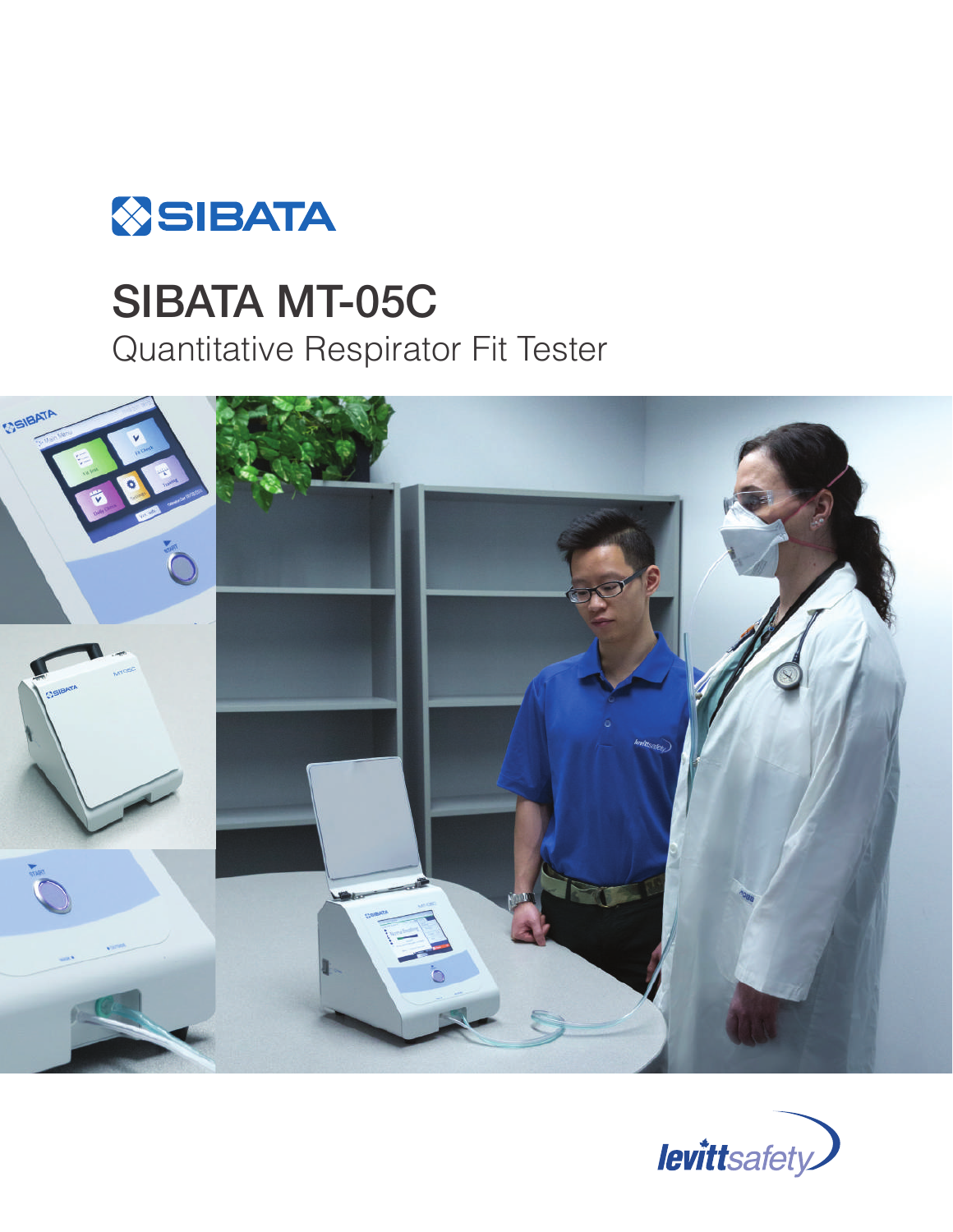

# THE **NEW** WORLD OF RESPIRATOR FIT TESTING IS HERE

Quantitative respirator fit testing is now easier than ever. The Sibata MT-05C Respirator Fit Tester conforms to CSA Z94.4-11 testing standards and brings a collection of features and benefits never before seen in the Canadian marketplace.

Built with your needs in mind, the Sibata MT-05C Respirator Fit Tester offers a faster, quieter fit testing experience. All tests, including N95 and reusable respirators, can be completed within the 3.5 minute CSA protocol, making the Sibata MT-05C an ideal choice for healthcare, industrial, and first responder respirator users.

### **ADAPTABLE**

The Sibata MT-05C performs on any tight-fitting respirator, including N95s:

- Disposable N, R, P Series 95, 99 or 100 masks
- Half-masks
- Full-facepieces
- CBRN/Gas masks
- Powered air-purifying respirators (PAPRs)
- Self-contained breathing apparatuses (SCBAs)

#### **INTUITIVE**

The Sibata MT-05C is completely plug-and-play – just turn it on and you're ready to begin fit testing. Step-by-step guides on the full colour touchscreen display lead you through the latest CSA procedures for QNFT. Test results can then be viewed on the instrument display.

#### **FAST**

The shorter test provides the opportunity for scheduling improvements when testing large groups of users. Fit test appointments can now be scheduled closer together resulting in less downtime for your business. For large projects, multiple instruments (up to 4!) can be used together to increase testing efficiency.

### **ROBUST**

Crafted from aluminum, the Sibata MT-05C is built to last. An integrated carrying handle makes it safe and easy to transport. The entire unit (including mirror) was designed with wipe-down decontamination in mind, and weighs only 3.0 kg (6.6 lbs).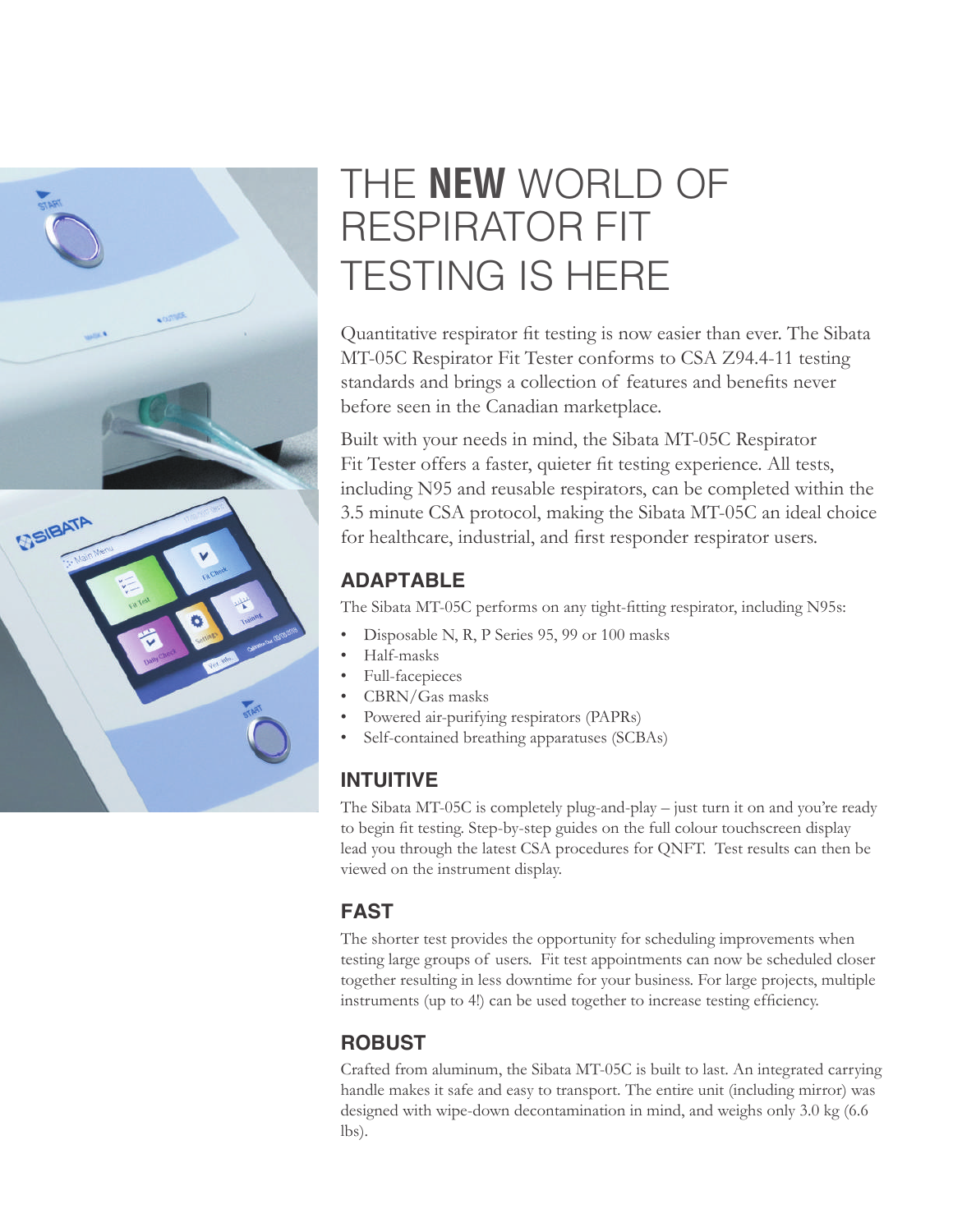# BUILT WITH YOUR **NEEDS IN MIND**

#### **OPERATING** MODES

The Sibata MT-05C offers two modes of operation. Both can be used in standalone mode, or when connected to a PC.

#### **95** MODE

The 95 mode is best suited for testing disposable respirators with a filter efficiency of 95% or less, including N95, R95, P95 filtering facepiece respirators and elastomeric respirators with N95, R95, and P95 filters attached.

#### **99+** MODE

Ideal for fit testing half mask respirators, full facepieces, SCBA, and filtering facepiece respirators with 99 or 100 rated filters. The 99+ mode can also be used for any other respirator that has a filter efficiency of 99% or greater.

#### **FLEXIBLE** SET-UP

The Sibata MT-05C Respirator Fit Tester offers two set-up options for more convenient testing - regardless of location.

#### **STANDALONE**

When operated in standalone, the Sibata MT-05C requires absolutely no PC connectivity. All test results are conveniently datalogged on the unit's internal memory.

#### **PC** MODE

When connected to a PC, the Sibata MT-05C will automatically download and store all test results to your computer.

## ADDITIONAL **FEATURES**

#### **PRE-ENTRY** FIT CHECK

You've been fit tested, but are you entering a potentially high hazard area? The Sibata MT-05C features a **Pre-Entry Fit Check** mode that quantifies the respirator's fit in real-time after you've donned your mask. A Fit Check Guide that allows a disposable respirator to be checked for fit as part of your donning procedure is also available.

#### **QUIET** OPERATION

The pump on the Sibata MT-05C is extremely quiet and only runs during fit tests, resulting in a quieter, more comfortable experience for the subject. And with the pump only running when needed, it lasts longer and requires less maintenance.